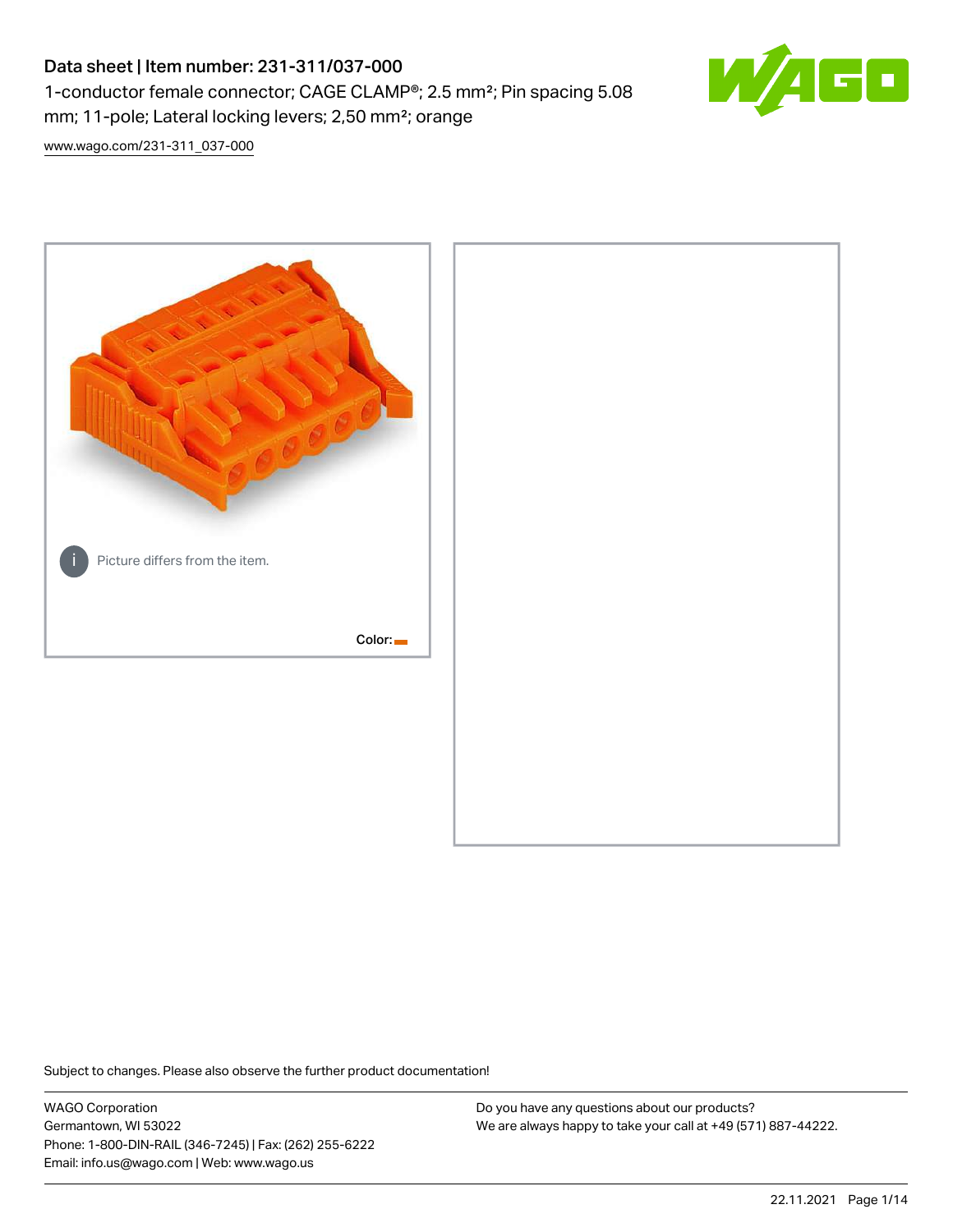

Dimensions in mm

L = pole no. x pin spacing

2- to 3-pole female connectors – one latch only

#### Item description

- **Universal connection for all conductor types**
- Easy cable pre-assembly and on-unit wiring via vertical and horizontal CAGE CLAMP<sup>®</sup> actuation  $\blacksquare$
- $\blacksquare$ Integrated test ports
- $\blacksquare$ With coding fingers

Subject to changes. Please also observe the further product documentation! Data

WAGO Corporation Germantown, WI 53022 Phone: 1-800-DIN-RAIL (346-7245) | Fax: (262) 255-6222 Email: info.us@wago.com | Web: www.wago.us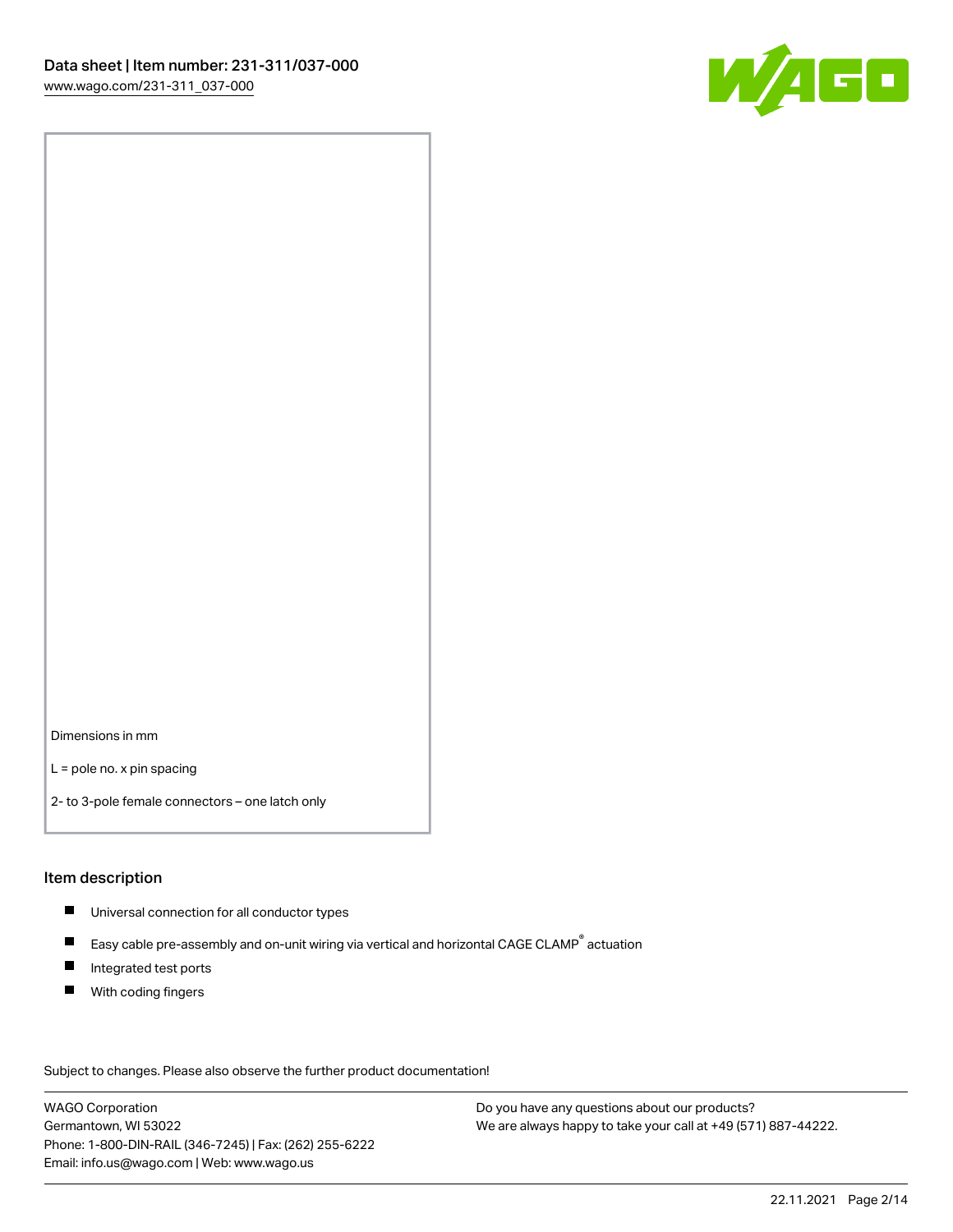

### Data Notes

| Safety information 1 | The <i>MCS – MULTI CONNECTION SYSTEM</i> includes connectors<br>without breaking capacity in accordance with DIN EN 61984. When<br>used as intended, these connectors must not be connected<br>/disconnected when live or under load. The circuit design should<br>ensure header pins, which can be touched, are not live when<br>unmated. |
|----------------------|--------------------------------------------------------------------------------------------------------------------------------------------------------------------------------------------------------------------------------------------------------------------------------------------------------------------------------------------|
| Variants:            | Gold-plated or partially gold-plated contact surfaces<br>Other versions (or variants) can be requested from WAGO Sales or<br>configured at https://configurator.wago.com/                                                                                                                                                                  |

### Electrical data

### IEC Approvals

| Ratings per                 | IEC/EN 60664-1                                                        |
|-----------------------------|-----------------------------------------------------------------------|
| Rated voltage (III / 3)     | 320 V                                                                 |
| Rated surge voltage (III/3) | 4 <sub>k</sub> V                                                      |
| Rated voltage (III/2)       | 320 V                                                                 |
| Rated surge voltage (III/2) | 4 <sub>k</sub> V                                                      |
| Nominal voltage (II/2)      | 630 V                                                                 |
| Rated surge voltage (II/2)  | 4 <sub>k</sub> V                                                      |
| Rated current               | 16A                                                                   |
| Legend (ratings)            | $(III / 2)$ $\triangle$ Overvoltage category III / Pollution degree 2 |

### UL Approvals

| Approvals per                  | UL 1059 |
|--------------------------------|---------|
| Rated voltage UL (Use Group B) | 300 V   |
| Rated current UL (Use Group B) | 15 A    |
| Rated voltage UL (Use Group D) | 300 V   |
| Rated current UL (Use Group D) | 10 A    |

# Ratings per UL

| Rated voltage UL 1977 | 300 V |
|-----------------------|-------|
| Rated current UL 1977 |       |

### CSA Approvals

Approvals per CSA

Subject to changes. Please also observe the further product documentation!

| <b>WAGO Corporation</b>                                | Do you have any questions about our products?                 |
|--------------------------------------------------------|---------------------------------------------------------------|
| Germantown, WI 53022                                   | We are always happy to take your call at +49 (571) 887-44222. |
| Phone: 1-800-DIN-RAIL (346-7245)   Fax: (262) 255-6222 |                                                               |
| Email: info.us@wago.com   Web: www.wago.us             |                                                               |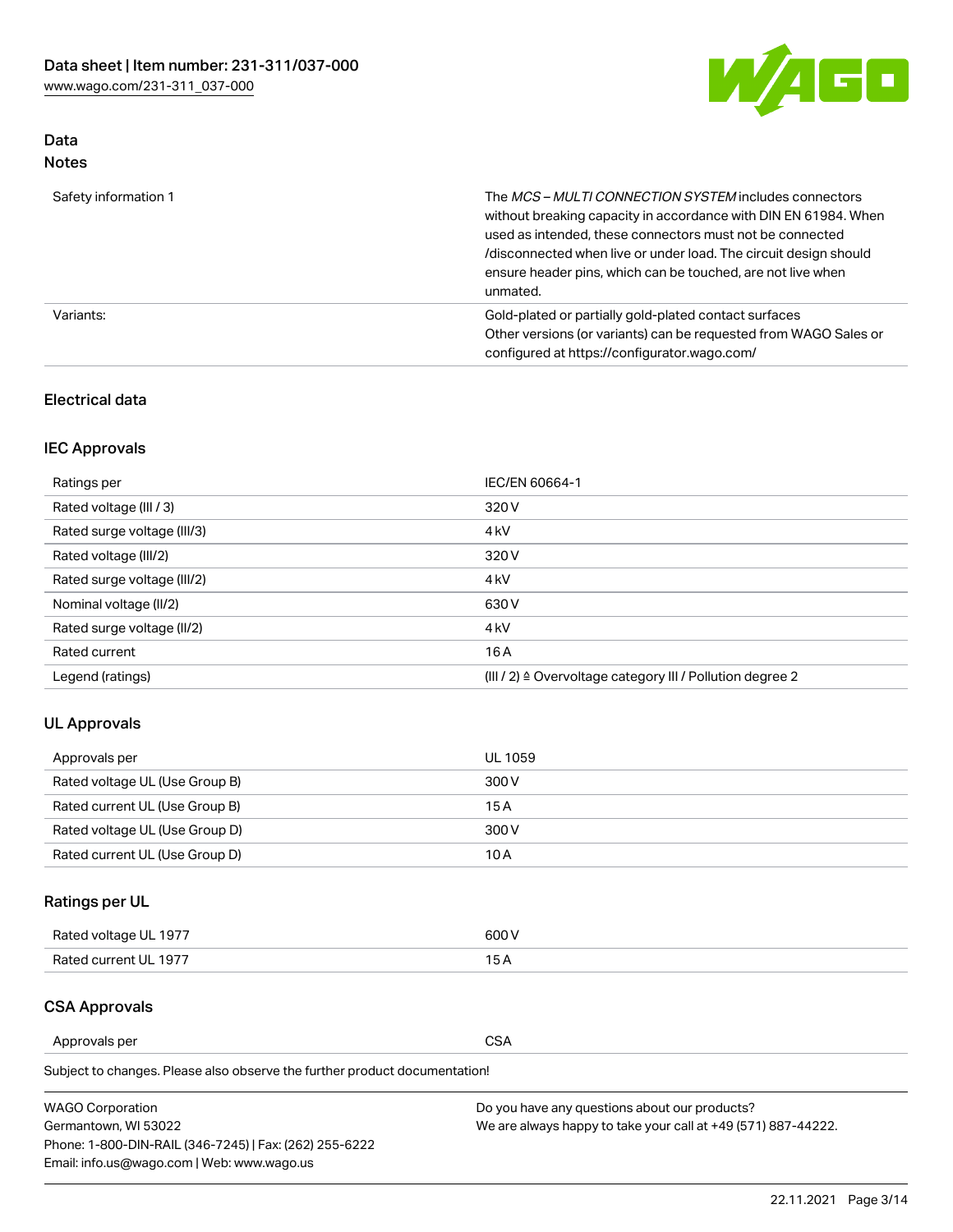[www.wago.com/231-311\\_037-000](http://www.wago.com/231-311_037-000)



| Rated voltage CSA (Use Group B) | 300 V |
|---------------------------------|-------|
| Rated current CSA (Use Group B) | 15 A  |
| Rated voltage CSA (Use Group D) | 300 V |
| Rated current CSA (Use Group D) | 10 A  |

### Connection data

| Total number of connection points |  |
|-----------------------------------|--|
| Total number of potentials        |  |
| Number of connection types        |  |
| Number of levels                  |  |

### Connection 1

| Connection technology                             | CAGE CLAMP <sup>®</sup>                |
|---------------------------------------------------|----------------------------------------|
| Actuation type                                    | Operating tool                         |
| Solid conductor                                   | $0.082.5$ mm <sup>2</sup> / 28  12 AWG |
| Fine-stranded conductor                           | $0.082.5$ mm <sup>2</sup> / 28  12 AWG |
| Fine-stranded conductor; with insulated ferrule   | $0.251.5$ mm <sup>2</sup>              |
| Fine-stranded conductor; with uninsulated ferrule | $0.252.5$ mm <sup>2</sup>              |
| Strip length                                      | 89 mm / 0.31  0.35 inch                |
| Number of poles                                   | 11                                     |
| Conductor entry direction to mating direction     | 0°                                     |
|                                                   |                                        |

# Physical data

| Pin spacing | 5.08 mm / 0.2 inch    |
|-------------|-----------------------|
| Width       | 72.48 mm / 2.854 inch |
| Height      | 14.3 mm / 0.563 inch  |
| Depth       | 29.6 mm / 1.165 inch  |

### Plug-in connection

| Contact type (pluggable connector) | Female connector/socket |
|------------------------------------|-------------------------|
| Connector (connection type)        | for conductor           |
| Mismating protection               | No.                     |
| Locking of plug-in connection      | locking lever           |

### Material data

Color contracts and contracts of the contracts of the contracts of the contracts of the contracts of the contracts of the contracts of the contracts of the contracts of the contracts of the contracts of the contracts of th

Subject to changes. Please also observe the further product documentation! Material group I

| <b>WAGO Corporation</b>                                | Do you have any questions about our products?                 |
|--------------------------------------------------------|---------------------------------------------------------------|
| Germantown, WI 53022                                   | We are always happy to take your call at +49 (571) 887-44222. |
| Phone: 1-800-DIN-RAIL (346-7245)   Fax: (262) 255-6222 |                                                               |
| Email: info.us@wago.com   Web: www.wago.us             |                                                               |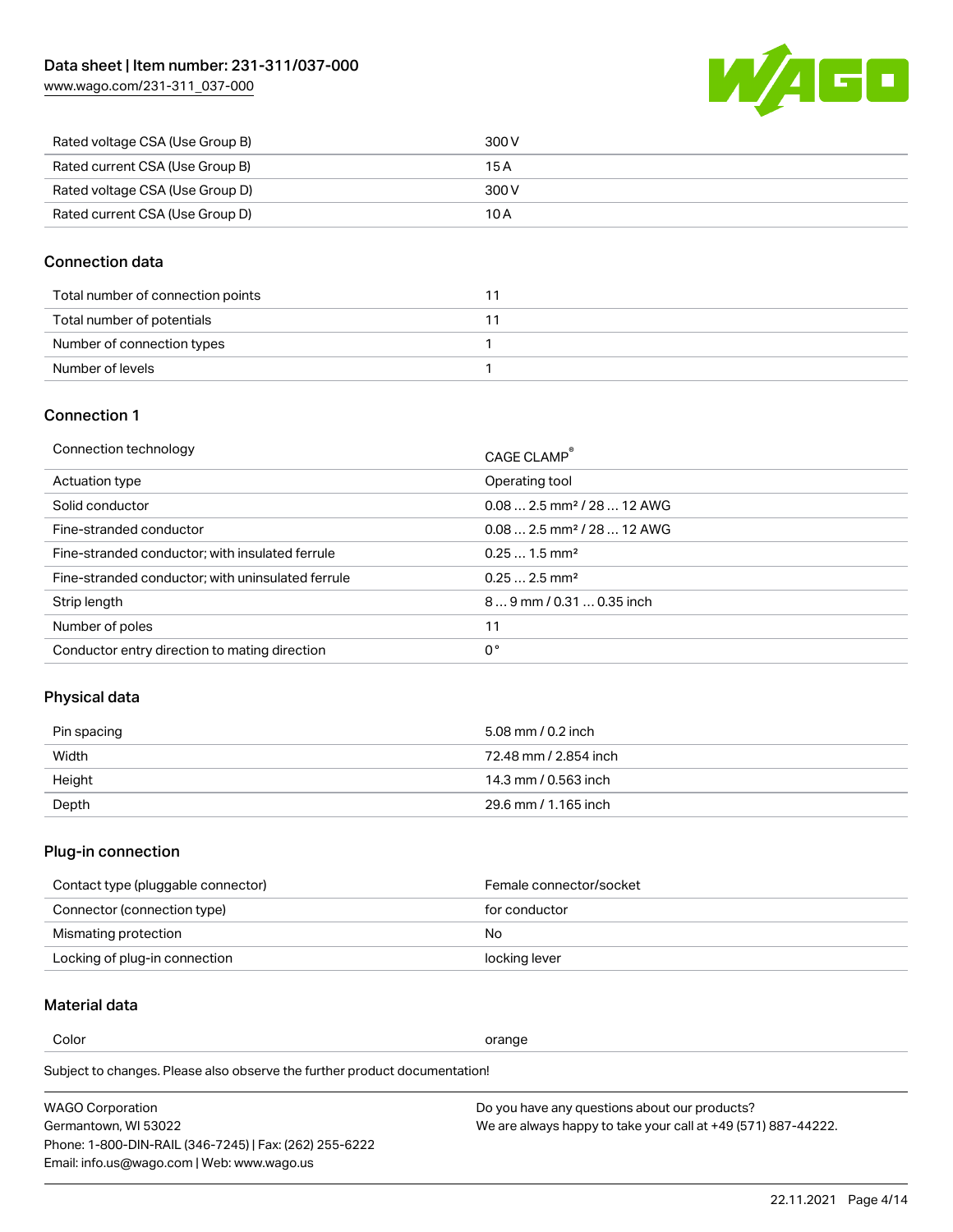[www.wago.com/231-311\\_037-000](http://www.wago.com/231-311_037-000)



| Material group              |                                   |
|-----------------------------|-----------------------------------|
| Insulation material         | Polyamide (PA66)                  |
| Flammability class per UL94 | V <sub>0</sub>                    |
| Clamping spring material    | Chrome nickel spring steel (CrNi) |
| Contact material            | Copper alloy                      |
| Contact plating             | tin-plated                        |
| Fire load                   | 0.326 MJ                          |
| Weight                      | 21.5g                             |
|                             |                                   |

# Environmental requirements

| Limit temperature range<br>the contract of the contract of the contract of the contract of the contract of<br>. | . +85 °C<br>-60 |  |
|-----------------------------------------------------------------------------------------------------------------|-----------------|--|
|-----------------------------------------------------------------------------------------------------------------|-----------------|--|

### Commercial data

| Product Group         | 3 (Multi Conn. System) |
|-----------------------|------------------------|
| PU (SPU)              | 25 Stück               |
| Packaging type        | box                    |
| Country of origin     | <b>DE</b>              |
| <b>GTIN</b>           | 4044918348324          |
| Customs tariff number | 8536694040             |

# Approvals / Certificates

#### Country specific Approvals

| Logo                                                                       | Approval                                      | <b>Additional Approval Text</b> | Certificate<br>name |
|----------------------------------------------------------------------------|-----------------------------------------------|---------------------------------|---------------------|
|                                                                            | CВ<br>DEKRA Certification B.V.                | IEC 61984                       | NL-39756            |
|                                                                            | <b>CSA</b><br><b>DEKRA Certification B.V.</b> | C22.2                           | 1466354             |
| EMA                                                                        | <b>KEMA/KEUR</b><br>DEKRA Certification B.V.  | EN 61984                        | 2190761.01          |
| <b>Ship Approvals</b>                                                      |                                               |                                 |                     |
| Logo                                                                       | Approval                                      | <b>Additional Approval Text</b> | Certificate<br>name |
|                                                                            | <b>ABS</b>                                    |                                 | $19 -$              |
| Subject to changes. Please also observe the further product documentation! |                                               |                                 |                     |

| WAGO Corporation                                       | Do you have any questions about our products?                 |
|--------------------------------------------------------|---------------------------------------------------------------|
| Germantown, WI 53022                                   | We are always happy to take your call at +49 (571) 887-44222. |
| Phone: 1-800-DIN-RAIL (346-7245)   Fax: (262) 255-6222 |                                                               |
| Email: info.us@wago.com   Web: www.wago.us             |                                                               |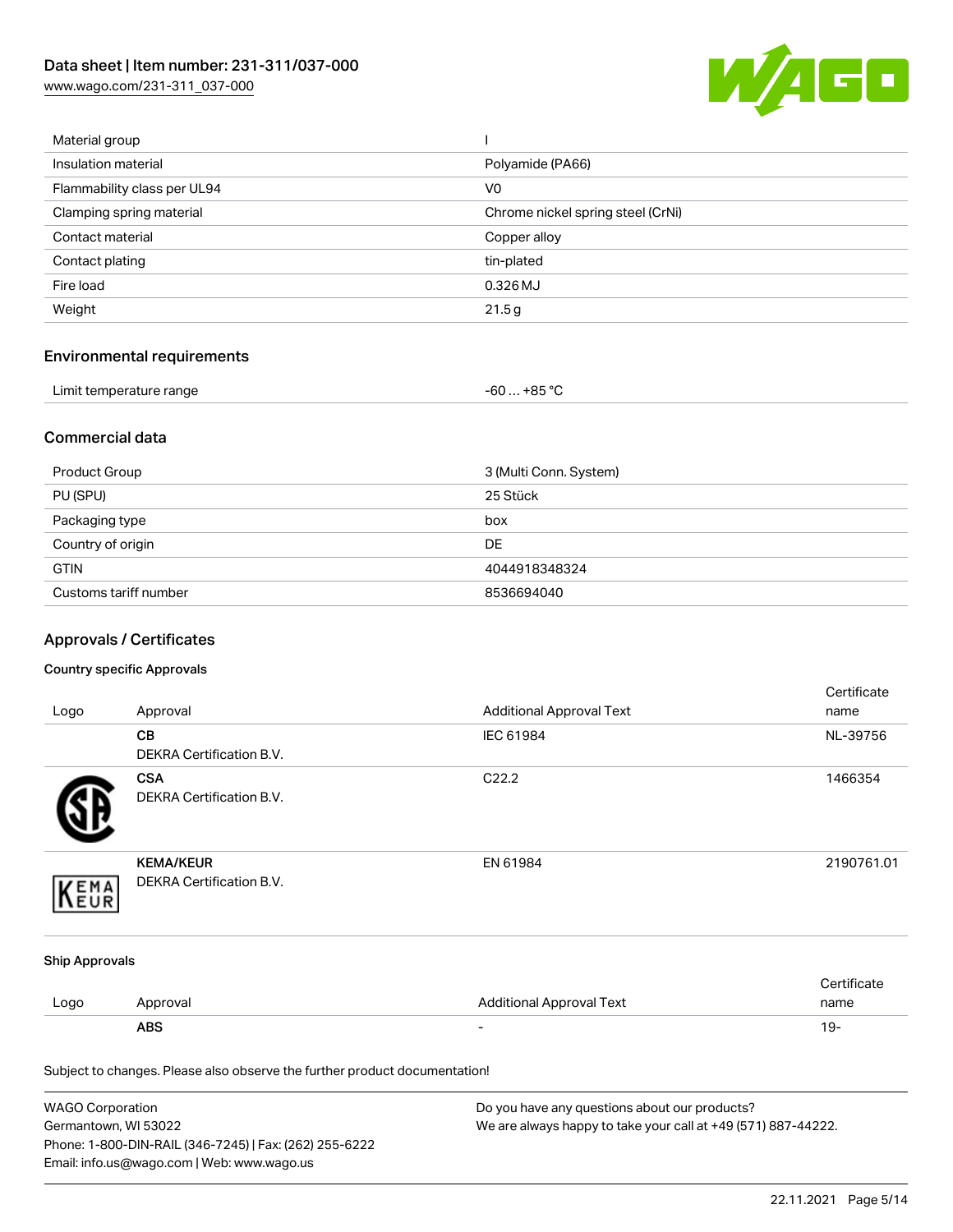

American Bureau of Shipping HG1869876-



PDA

| <b>UL-Approvals</b>                            |                                                                                                                      |                                                   |                              |
|------------------------------------------------|----------------------------------------------------------------------------------------------------------------------|---------------------------------------------------|------------------------------|
|                                                |                                                                                                                      |                                                   | Certificate                  |
| Logo                                           | Approval<br><b>UL</b>                                                                                                | <b>Additional Approval Text</b><br><b>UL 1977</b> | name                         |
|                                                | UL International Germany GmbH                                                                                        |                                                   | E45171                       |
|                                                | <b>UR</b>                                                                                                            | <b>UL 1059</b>                                    | E45172                       |
|                                                | Underwriters Laboratories Inc.                                                                                       |                                                   |                              |
| Counterpart                                    |                                                                                                                      |                                                   |                              |
|                                                |                                                                                                                      |                                                   |                              |
|                                                | Item no.231-641<br>Male connector; 11-pole; Pin spacing 5.08 mm; orange                                              |                                                   | www.wago.com/231-641         |
|                                                | Item no.231-341/001-000<br>Male header; 11-pole; THT; 1.0 x 1.0 mm solder pin; straight; pin spacing 5.08 mm; orange |                                                   | www.wago.com/231-341/001-000 |
|                                                | Item no.231-541/001-000<br>Male header; 11-pole; THT; 1.0 x 1.0 mm solder pin; angled; pin spacing 5.08 mm; orange   |                                                   | www.wago.com/231-541/001-000 |
| <b>Optional accessories</b><br><b>Ferrules</b> |                                                                                                                      |                                                   |                              |
| Ferrule                                        |                                                                                                                      |                                                   |                              |
|                                                | Item no.: 216-101                                                                                                    |                                                   |                              |
|                                                | Ferrule; Sleeve for 0.5 mm <sup>2</sup> / AWG 22; uninsulated; electro-tin plated; silver-colored                    |                                                   | www.wago.com/216-101         |
|                                                | Item no.: 216-104                                                                                                    |                                                   |                              |
|                                                | Ferrule; Sleeve for 1.5 mm <sup>2</sup> / AWG 16; uninsulated; electro-tin plated; silver-colored                    |                                                   | www.wago.com/216-104         |
|                                                | Item no.: 216-106                                                                                                    |                                                   |                              |
|                                                | Ferrule; Sleeve for 2.5 mm <sup>2</sup> / AWG 14; uninsulated; electro-tin plated; silver-colored                    |                                                   | www.wago.com/216-106         |
| 1                                              | Item no.: 216-102                                                                                                    |                                                   |                              |
|                                                | Ferrule; Sleeve for 0.75 mm <sup>2</sup> / AWG 20; uninsulated; electro-tin plated; silver-colored                   |                                                   | www.wago.com/216-102         |

Subject to changes. Please also observe the further product documentation!

WAGO Corporation Germantown, WI 53022 Phone: 1-800-DIN-RAIL (346-7245) | Fax: (262) 255-6222 Email: info.us@wago.com | Web: www.wago.us

Do you have any questions about our products? We are always happy to take your call at +49 (571) 887-44222.

22.11.2021 Page 6/14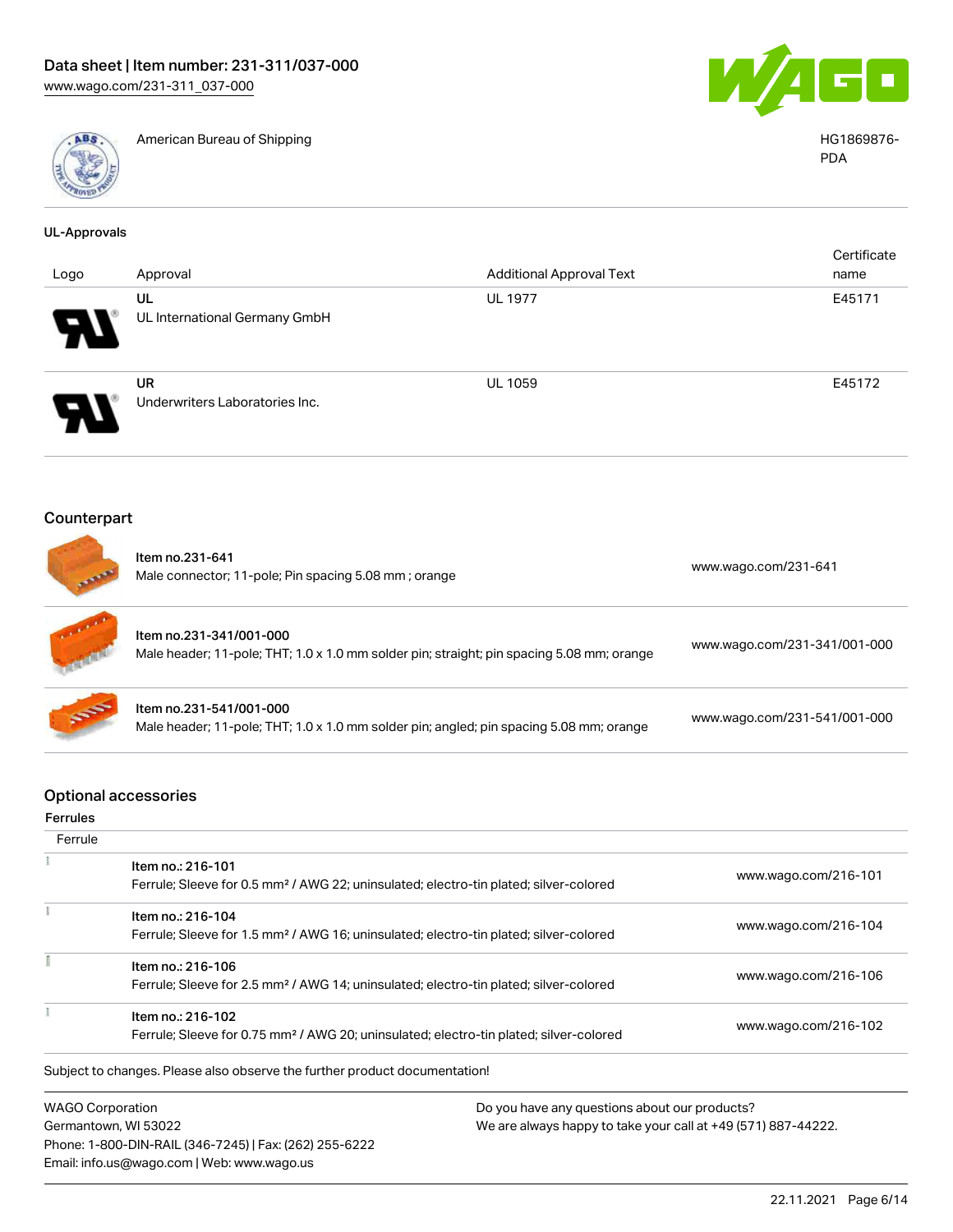### Data sheet | Item number: 231-311/037-000

Phone: 1-800-DIN-RAIL (346-7245) | Fax: (262) 255-6222

Email: info.us@wago.com | Web: www.wago.us

[www.wago.com/231-311\\_037-000](http://www.wago.com/231-311_037-000)



|    | Item no.: 216-103<br>Ferrule; Sleeve for 1 mm <sup>2</sup> / AWG 18; uninsulated; electro-tin plated                                                                                              | www.wago.com/216-103                                          |
|----|---------------------------------------------------------------------------------------------------------------------------------------------------------------------------------------------------|---------------------------------------------------------------|
| ī. | Item no.: 216-123<br>Ferrule; Sleeve for 1 mm <sup>2</sup> / AWG 18; uninsulated; electro-tin plated; silver-colored                                                                              | www.wago.com/216-123                                          |
|    | Item no.: 216-122<br>Ferrule; Sleeve for 0.75 mm <sup>2</sup> / AWG 20; uninsulated; electro-tin plated; silver-colored                                                                           | www.wago.com/216-122                                          |
|    | Item no.: 216-124<br>Ferrule; Sleeve for 1.5 mm <sup>2</sup> / AWG 16; uninsulated; electro-tin plated                                                                                            | www.wago.com/216-124                                          |
|    | Item no.: 216-142<br>Ferrule; Sleeve for 0.75 mm <sup>2</sup> / 18 AWG; uninsulated; electro-tin plated; electrolytic copper; gastight<br>crimped; acc. to DIN 46228, Part 1/08.92                | www.wago.com/216-142                                          |
|    | Item no.: 216-132<br>Ferrule; Sleeve for 0.34 mm <sup>2</sup> / AWG 24; uninsulated; electro-tin plated                                                                                           | www.wago.com/216-132                                          |
|    | Item no.: 216-121<br>Ferrule; Sleeve for 0.5 mm <sup>2</sup> / AWG 22; uninsulated; electro-tin plated; silver-colored                                                                            | www.wago.com/216-121                                          |
|    | Item no.: 216-143<br>Ferrule; Sleeve for 1 mm <sup>2</sup> / AWG 18; uninsulated; electro-tin plated; electrolytic copper; gastight<br>crimped; acc. to DIN 46228, Part 1/08.92                   | www.wago.com/216-143                                          |
|    | Item no.: 216-131<br>Ferrule; Sleeve for 0.25 mm <sup>2</sup> / AWG 24; uninsulated; electro-tin plated; silver-colored                                                                           | www.wago.com/216-131                                          |
|    | Item no.: 216-141<br>Ferrule; Sleeve for 0.5 mm <sup>2</sup> / 20 AWG; uninsulated; electro-tin plated; electrolytic copper; gastight<br>crimped; acc. to DIN 46228, Part 1/08.92                 | www.wago.com/216-141                                          |
| s. | Item no.: 216-152<br>Ferrule; Sleeve for 0.34 mm <sup>2</sup> / AWG 24; uninsulated; electro-tin plated                                                                                           | www.wago.com/216-152                                          |
|    | Item no.: 216-203<br>Ferrule; Sleeve for 1 mm <sup>2</sup> / AWG 18; insulated; electro-tin plated; red                                                                                           | www.wago.com/216-203                                          |
|    | Item no.: 216-202<br>Ferrule; Sleeve for 0.75 mm <sup>2</sup> / 18 AWG; insulated; electro-tin plated; gray                                                                                       | www.wago.com/216-202                                          |
|    | Item no.: 216-151<br>Ferrule; Sleeve for 0.25 mm <sup>2</sup> / AWG 24; uninsulated; electro-tin plated                                                                                           | www.wago.com/216-151                                          |
| 1  | Item no.: 216-204<br>Ferrule; Sleeve for 1.5 mm <sup>2</sup> / AWG 16; insulated; electro-tin plated; black                                                                                       | www.wago.com/216-204                                          |
|    | Item no.: 216-144<br>Ferrule; Sleeve for 1.5 mm <sup>2</sup> / AWG 16; uninsulated; electro-tin plated; electrolytic copper; gastight<br>crimped; acc. to DIN 46228, Part 1/08.92; silver-colored | www.wago.com/216-144                                          |
|    | Item no.: 216-201<br>Ferrule; Sleeve for 0.5 mm <sup>2</sup> / 20 AWG; insulated; electro-tin plated; white                                                                                       | www.wago.com/216-201                                          |
|    | Item no.: 216-223                                                                                                                                                                                 | www.wago.com/216-223                                          |
|    | Subject to changes. Please also observe the further product documentation!                                                                                                                        |                                                               |
|    | <b>WAGO Corporation</b><br>Do you have any questions about our products?<br>Germantown, WI 53022                                                                                                  | We are always happy to take your call at +49 (571) 887-44222. |

22.11.2021 Page 7/14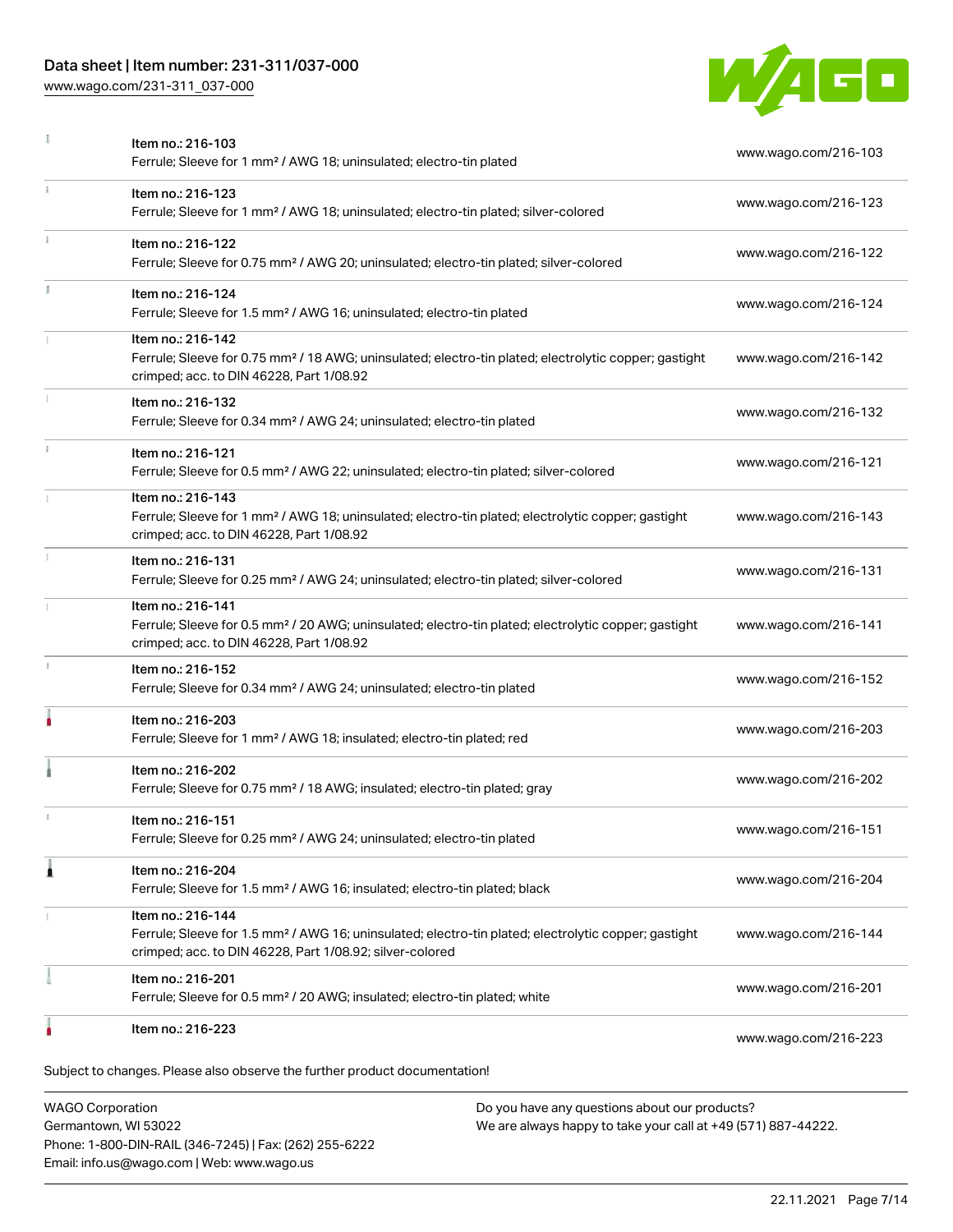[www.wago.com/231-311\\_037-000](http://www.wago.com/231-311_037-000)



|         | Ferrule; Sleeve for 1 mm <sup>2</sup> / AWG 18; insulated; electro-tin plated; red                                                                                                                      |                      |
|---------|---------------------------------------------------------------------------------------------------------------------------------------------------------------------------------------------------------|----------------------|
|         | Item no.: 216-241<br>Ferrule; Sleeve for 0.5 mm <sup>2</sup> / 20 AWG; insulated; electro-tin plated; electrolytic copper; gastight<br>crimped; acc. to DIN 46228, Part 4/09.90; white                  | www.wago.com/216-241 |
|         | Item no.: 216-242<br>Ferrule; Sleeve for 0.75 mm <sup>2</sup> / 18 AWG; insulated; electro-tin plated; electrolytic copper; gastight<br>crimped; acc. to DIN 46228, Part 4/09.90; gray                  | www.wago.com/216-242 |
|         | Item no.: 216-222<br>Ferrule; Sleeve for 0.75 mm <sup>2</sup> / 18 AWG; insulated; electro-tin plated; gray                                                                                             | www.wago.com/216-222 |
|         | Item no.: 216-221<br>Ferrule; Sleeve for 0.5 mm <sup>2</sup> / 20 AWG; insulated; electro-tin plated; white                                                                                             | www.wago.com/216-221 |
| Â       | Item no.: 216-224<br>Ferrule; Sleeve for 1.5 mm <sup>2</sup> / AWG 16; insulated; electro-tin plated; black                                                                                             | www.wago.com/216-224 |
|         | Item no.: 216-243<br>Ferrule; Sleeve for 1 mm <sup>2</sup> / AWG 18; insulated; electro-tin plated; electrolytic copper; gastight crimped; www.wago.com/216-243<br>acc. to DIN 46228, Part 4/09.90; red |                      |
| 1       | Item no.: 216-244<br>Ferrule; Sleeve for 1.5 mm <sup>2</sup> / AWG 16; insulated; electro-tin plated; electrolytic copper; gastight<br>crimped; acc. to DIN 46228, Part 4/09.90; black                  | www.wago.com/216-244 |
|         | Item no.: 216-263<br>Ferrule; Sleeve for 1 mm <sup>2</sup> / AWG 18; insulated; electro-tin plated; electrolytic copper; gastight crimped; www.wago.com/216-263<br>acc. to DIN 46228, Part 4/09.90; red |                      |
| 1       | Item no.: 216-264<br>Ferrule; Sleeve for 1.5 mm <sup>2</sup> / AWG 16; insulated; electro-tin plated; electrolytic copper; gastight<br>crimped; acc. to DIN 46228, Part 4/09.90; black                  | www.wago.com/216-264 |
| 1       | Item no.: 216-284<br>Ferrule; Sleeve for 1.5 mm <sup>2</sup> / AWG 16; insulated; electro-tin plated; electrolytic copper; gastight<br>crimped; acc. to DIN 46228, Part 4/09.90; black                  | www.wago.com/216-284 |
|         | Item no.: 216-262<br>Ferrule; Sleeve for 0.75 mm <sup>2</sup> / 18 AWG; insulated; electro-tin plated; electrolytic copper; gastight<br>crimped; acc. to DIN 46228, Part 4/09.90; gray                  | www.wago.com/216-262 |
|         | Item no.: 216-301<br>Ferrule; Sleeve for 0.25 mm <sup>2</sup> / AWG 24; insulated; electro-tin plated; yellow                                                                                           | www.wago.com/216-301 |
|         | Item no.: 216-321<br>Ferrule; Sleeve for 0.25 mm <sup>2</sup> / AWG 24; insulated; electro-tin plated; yellow                                                                                           | www.wago.com/216-321 |
| ł       | Item no.: 216-322<br>Ferrule; Sleeve for 0.34 mm <sup>2</sup> / 22 AWG; insulated; electro-tin plated; green                                                                                            | www.wago.com/216-322 |
| à       | Item no.: 216-302<br>Ferrule; Sleeve for 0.34 mm <sup>2</sup> / 22 AWG; insulated; electro-tin plated; light turquoise                                                                                  | www.wago.com/216-302 |
| Jumpers |                                                                                                                                                                                                         |                      |
| Jumper  |                                                                                                                                                                                                         |                      |

Subject to changes. Please also observe the further product documentation!

| <b>WAGO Corporation</b>                                | Do you have any questions about our products?                 |
|--------------------------------------------------------|---------------------------------------------------------------|
| Germantown, WI 53022                                   | We are always happy to take your call at +49 (571) 887-44222. |
| Phone: 1-800-DIN-RAIL (346-7245)   Fax: (262) 255-6222 |                                                               |
| Email: info.us@wago.com   Web: www.wago.us             |                                                               |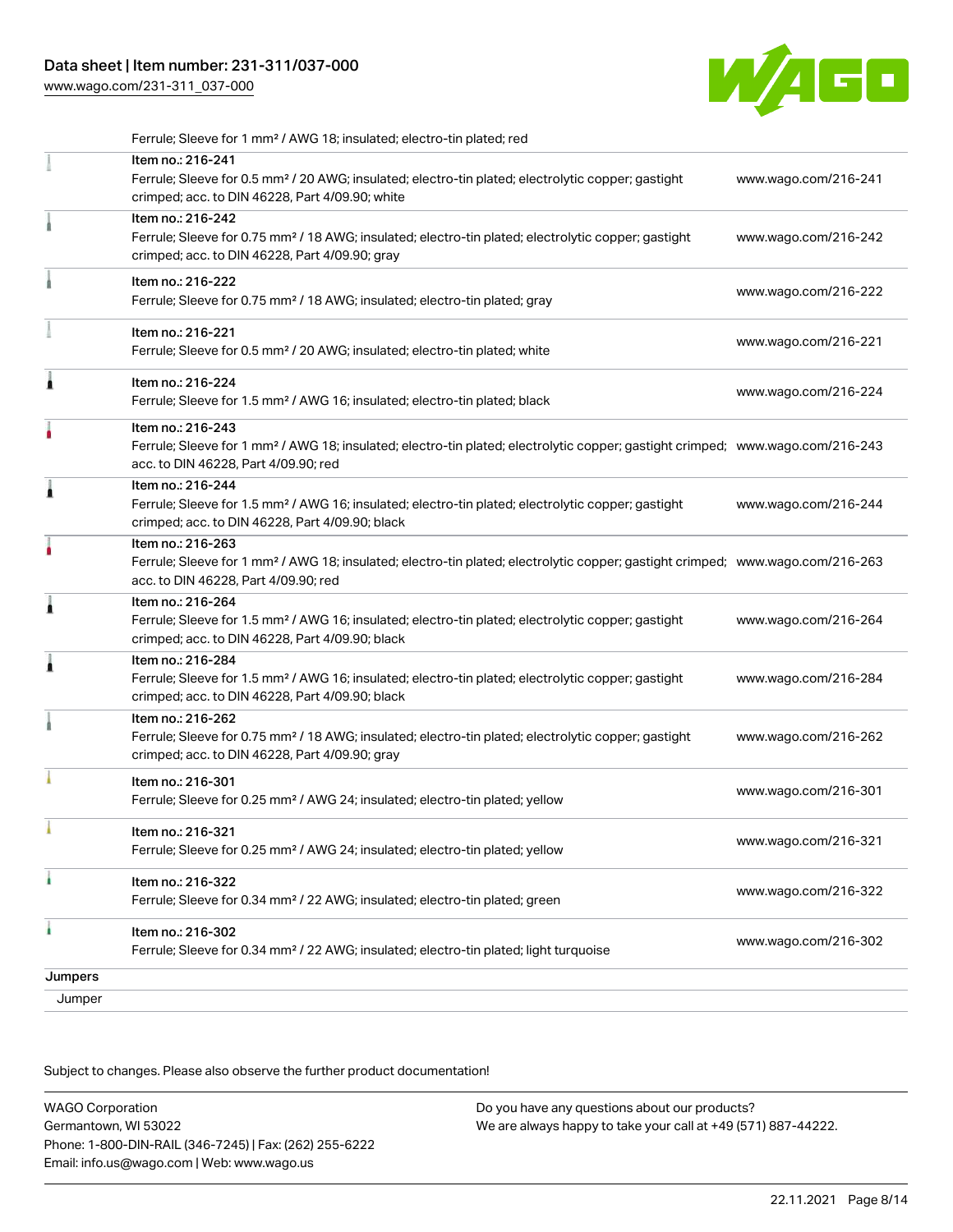### Data sheet | Item number: 231-311/037-000

[www.wago.com/231-311\\_037-000](http://www.wago.com/231-311_037-000)



| Jumper; for conductor entry; 5-way; insulated; gray<br>Item no.: 231-903<br>www.wago.com/231-903<br>Jumper; for conductor entry; 3-way; insulated; gray<br>ltem no.: 231-907<br>www.wago.com/231-907<br>Jumper; for conductor entry; 7-way; insulated; gray<br>Item no.: 231-910<br>www.wago.com/231-910<br>Jumper; for conductor entry; 10-way; insulated; gray<br>Item no.: 231-902<br>www.wago.com/231-902<br>Jumper; for conductor entry; 2-way; insulated; gray |  |
|----------------------------------------------------------------------------------------------------------------------------------------------------------------------------------------------------------------------------------------------------------------------------------------------------------------------------------------------------------------------------------------------------------------------------------------------------------------------|--|
|                                                                                                                                                                                                                                                                                                                                                                                                                                                                      |  |
|                                                                                                                                                                                                                                                                                                                                                                                                                                                                      |  |
|                                                                                                                                                                                                                                                                                                                                                                                                                                                                      |  |
|                                                                                                                                                                                                                                                                                                                                                                                                                                                                      |  |
| <b>Testing accessories</b>                                                                                                                                                                                                                                                                                                                                                                                                                                           |  |
| Testing accessories                                                                                                                                                                                                                                                                                                                                                                                                                                                  |  |
| Item no.: 210-136<br>www.wago.com/210-136<br>Test plug; 2 mm Ø; with 500 mm cable                                                                                                                                                                                                                                                                                                                                                                                    |  |
| Item no.: 231-661<br>www.wago.com/231-661<br>Test plugs for female connectors; for 5 mm and 5.08 mm pin spacing; 2,50 mm <sup>2</sup> ; light gray                                                                                                                                                                                                                                                                                                                   |  |
| Marking accessories                                                                                                                                                                                                                                                                                                                                                                                                                                                  |  |
| Marking strip                                                                                                                                                                                                                                                                                                                                                                                                                                                        |  |
| Item no.: 210-331/508-103<br>www.wago.com/210-331<br>Marking strips; as a DIN A4 sheet; MARKED; 1-12 (200x); Height of marker strip: 2.3 mm/0.091 in; Strip<br>/508-103<br>length 182 mm; Horizontal marking; Self-adhesive; white                                                                                                                                                                                                                                   |  |
| Item no.: 210-331/508-104<br>www.wago.com/210-331<br>Marking strips; as a DIN A4 sheet; MARKED; 13-24 (200x); Height of marker strip: 2.3 mm/0.091 in; Strip<br>/508-104<br>length 182 mm; Horizontal marking; Self-adhesive; white                                                                                                                                                                                                                                  |  |
| Item no.: 210-332/508-202<br>www.wago.com/210-332<br>Marking strips; as a DIN A4 sheet; MARKED; 1-16 (160x); Height of marker strip: 3 mm; Strip length 182<br>/508-202<br>mm; Horizontal marking; Self-adhesive; white                                                                                                                                                                                                                                              |  |
| ltem no.: 210-332/508-204<br>www.wago.com/210-332<br>Marking strips; as a DIN A4 sheet; MARKED; 17-32 (160x); Height of marker strip: 3 mm; Strip length<br>/508-204<br>182 mm; Horizontal marking; Self-adhesive; white                                                                                                                                                                                                                                             |  |
| Item no.: 210-332/508-206<br>www.wago.com/210-332<br>Marking strips; as a DIN A4 sheet; MARKED; 33-48 (160x); Height of marker strip: 3 mm; Strip length<br>/508-206<br>182 mm; Horizontal marking; Self-adhesive; white                                                                                                                                                                                                                                             |  |
| Item no.: 210-332/508-205<br>www.wago.com/210-332<br>Marking strips; as a DIN A4 sheet; MARKED; 1-32 (80x); Height of marker strip: 3 mm; Strip length 182<br>/508-205<br>mm; Horizontal marking; Self-adhesive; white                                                                                                                                                                                                                                               |  |
| Insulations stops                                                                                                                                                                                                                                                                                                                                                                                                                                                    |  |

.<br>Subject to changes. Please also observe the further product documentation!

WAGO Corporation Germantown, WI 53022 Phone: 1-800-DIN-RAIL (346-7245) | Fax: (262) 255-6222 Email: info.us@wago.com | Web: www.wago.us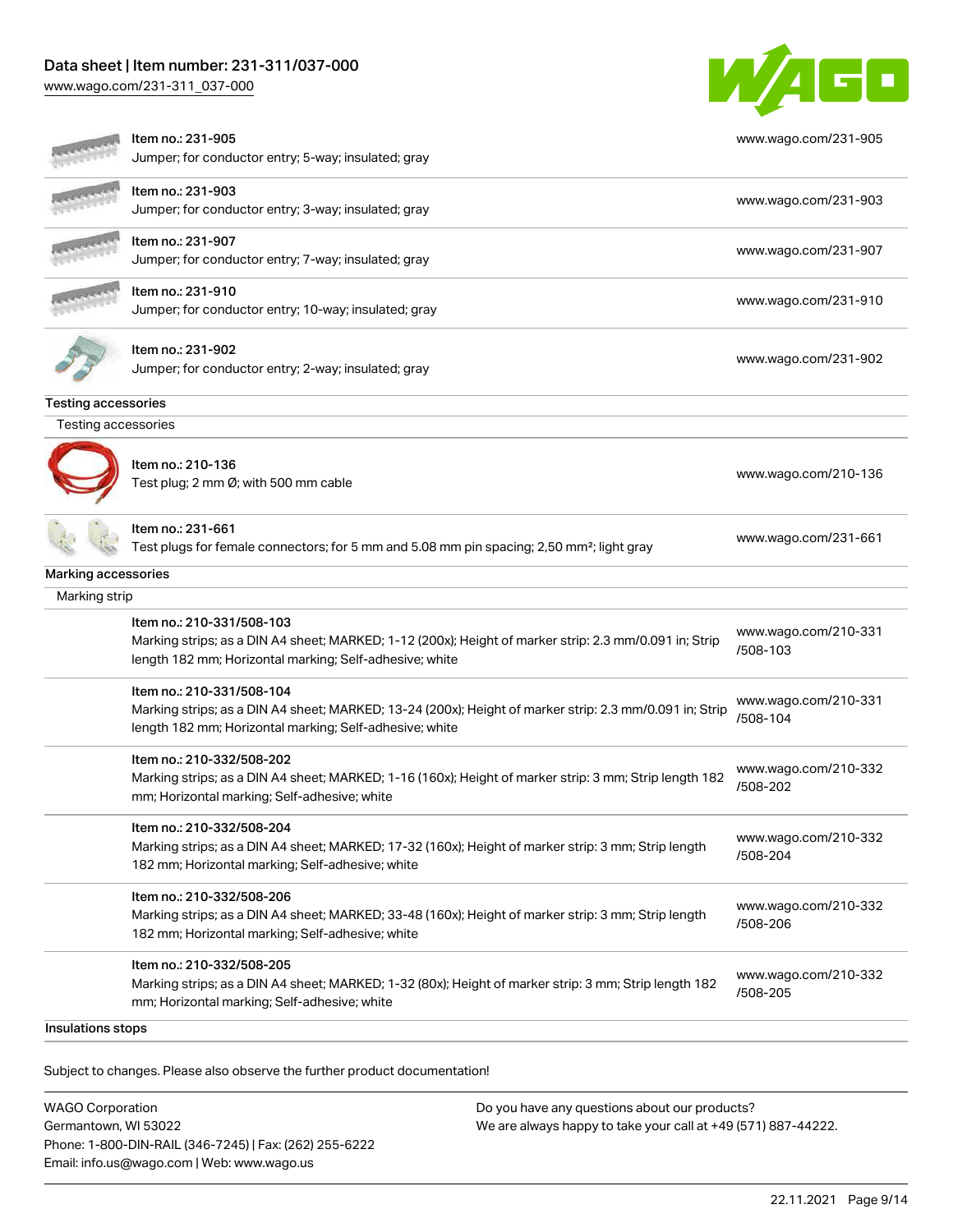Insulation stop



|                | Item no.: 231-672<br>Insulation stop; 0.75 - 1 mm <sup>2</sup> ; dark gray                                                    | www.wago.com/231-672 |
|----------------|-------------------------------------------------------------------------------------------------------------------------------|----------------------|
|                | Item no.: 231-670<br>Insulation stop; 0.08-0.2 mm <sup>2</sup> / 0.2 mm <sup>2</sup> "s"; white                               | www.wago.com/231-670 |
|                | Item no.: 231-671<br>Insulation stop; 0.25 - 0.5 mm <sup>2</sup> ; light gray                                                 | www.wago.com/231-671 |
| Cover          |                                                                                                                               |                      |
| Cover          |                                                                                                                               |                      |
|                | Item no.: 231-669<br>Lockout caps; for covering unused clamping units; orange                                                 | www.wago.com/231-669 |
| <b>Tools</b>   |                                                                                                                               |                      |
| Operating tool |                                                                                                                               |                      |
|                | Item no.: 209-130<br>Operating tool; suitable for 264, 280 and 281 Series; 1-way; of insulating material; white               | www.wago.com/209-130 |
|                | Item no.: 209-132<br>Operating tool; for connecting comb-style jumper bar; 2-way; of insulating material                      | www.wago.com/209-132 |
|                | Item no.: 231-159<br>Operating tool; natural                                                                                  | www.wago.com/231-159 |
|                | Item no.: 231-231<br>Combination operating tool; red                                                                          | www.wago.com/231-231 |
|                | Item no.: 231-131<br>Operating tool; made of insulating material; 1-way; loose; white                                         | www.wago.com/231-131 |
|                | Item no.: 231-291<br>Operating tool; made of insulating material; 1-way; loose; red                                           | www.wago.com/231-291 |
|                | Item no.: 280-432<br>Operating tool; made of insulating material; 2-way; white                                                | www.wago.com/280-432 |
|                | Item no.: 280-434                                                                                                             | www.wago.com/280-434 |
|                | Operating tool; made of insulating material; 4-way<br>Item no.: 280-437<br>Operating tool; made of insulating material; 7-way | www.wago.com/280-437 |

WAGO Corporation Germantown, WI 53022 Phone: 1-800-DIN-RAIL (346-7245) | Fax: (262) 255-6222 Email: info.us@wago.com | Web: www.wago.us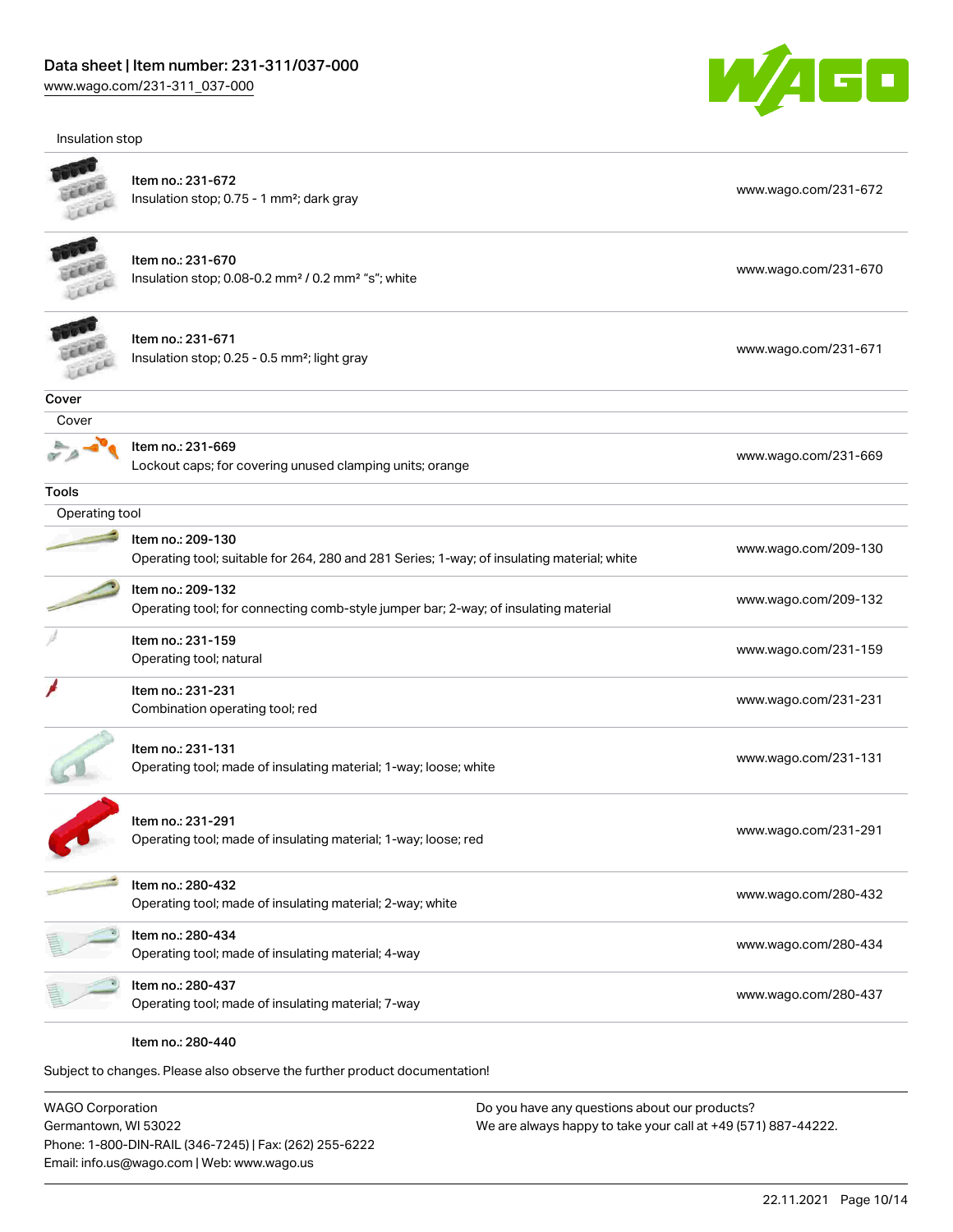### Data sheet | Item number: 231-311/037-000 [www.wago.com/231-311\\_037-000](http://www.wago.com/231-311_037-000)



|                                          | Operating tool; made of insulating material; 10-way                           |            | www.wago.com/280-440 |          |
|------------------------------------------|-------------------------------------------------------------------------------|------------|----------------------|----------|
|                                          | Item no.: 280-435<br>Operating tool; made of insulating material; 5-way; gray |            | www.wago.com/280-435 |          |
|                                          | Item no.: 280-436<br>Operating tool; made of insulating material; 6-way       |            | www.wago.com/280-436 |          |
|                                          | Item no.: 280-438<br>Operating tool; made of insulating material; 8-way       |            | www.wago.com/280-438 |          |
|                                          | Item no.: 280-433<br>Operating tool; made of insulating material; 3-way       |            | www.wago.com/280-433 |          |
| <b>Downloads</b><br><b>Documentation</b> |                                                                               |            |                      |          |
| <b>Additional Information</b>            |                                                                               |            |                      |          |
| Technical explanations                   |                                                                               | 2019 Apr 3 | pdf<br>2.0 MB        | Download |

#### CAD files

### CAD data

| 2D/3D Models 231-311/037-000      | URL | Download |
|-----------------------------------|-----|----------|
| <b>CAE data</b>                   |     |          |
| EPLAN Data Portal 231-311/037-000 | URL | Download |
| ZUKEN Portal 231-311/037-000      | URL | Download |
| EPLAN Data Portal 231-311/037-000 | URL | Download |

### Environmental Product Compliance

#### Compliance Search

| Environmental Product Compliance 231-311/037-000                                                                                                                      | URL | Download |
|-----------------------------------------------------------------------------------------------------------------------------------------------------------------------|-----|----------|
| 1-conductor female connector; CAGE CLAMP <sup>®</sup> ; 2.5 mm <sup>2</sup> ; Pin spacing 5.08 mm; 11-<br>pole; Lateral locking levers; 2,50 mm <sup>2</sup> ; orange |     |          |

Subject to changes. Please also observe the further product documentation!

WAGO Corporation Germantown, WI 53022 Phone: 1-800-DIN-RAIL (346-7245) | Fax: (262) 255-6222 Email: info.us@wago.com | Web: www.wago.us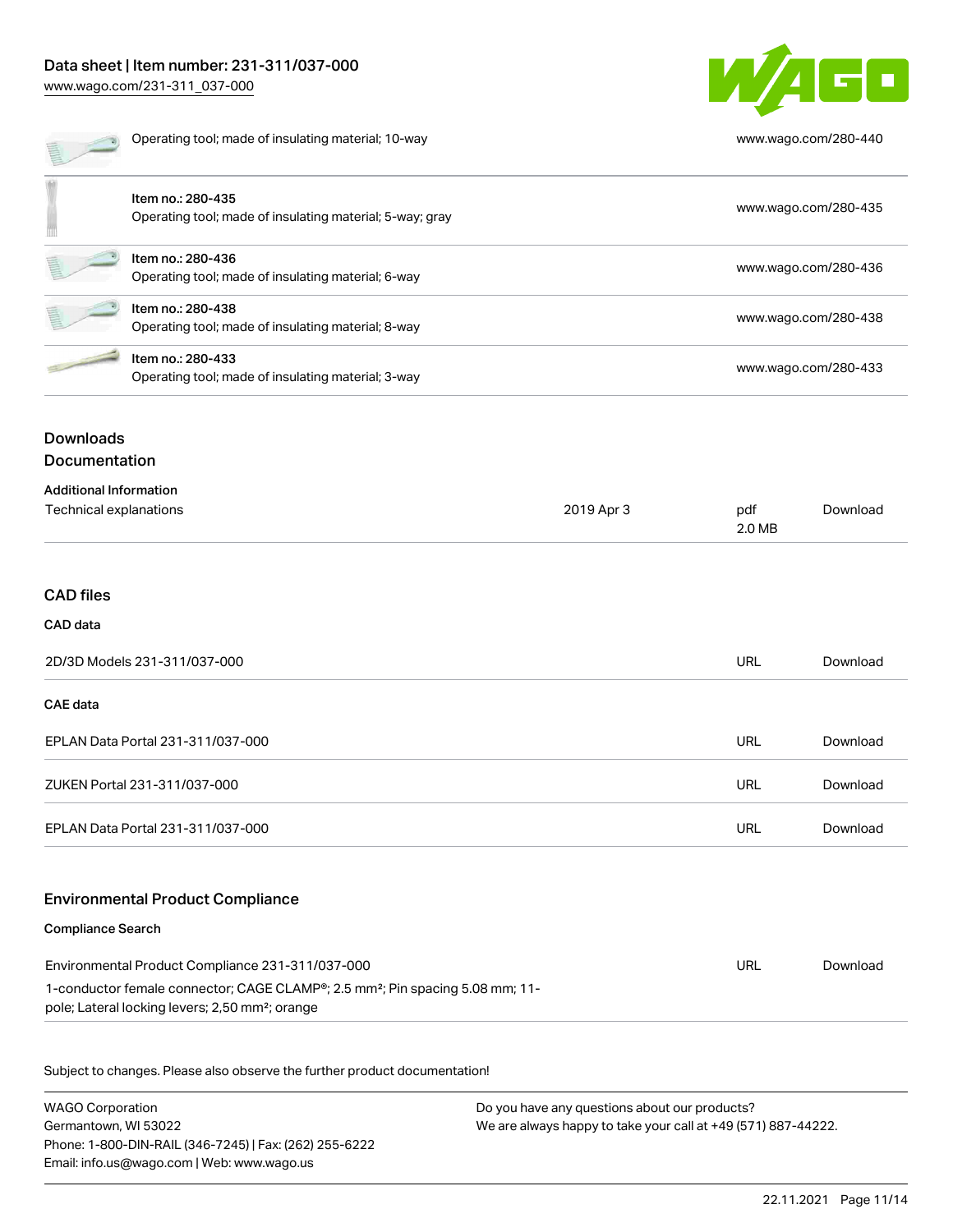

### Installation Notes



Inserting a conductor via 3.5 mm screwdriver – CAGE CLAMP® actuation parallel to conductor entry.



Inserting a conductor via 3.5 mm screwdriver – CAGE CLAMP® actuation perpendicular to conductor entry.



Inserting a conductor into CAGE CLAMP® unit via operating lever (231-291).



Inserting a conductor via operating tool.



Coding a female connector by removing coding finger(s).

Subject to changes. Please also observe the further product documentation!

WAGO Corporation Germantown, WI 53022 Phone: 1-800-DIN-RAIL (346-7245) | Fax: (262) 255-6222 Email: info.us@wago.com | Web: www.wago.us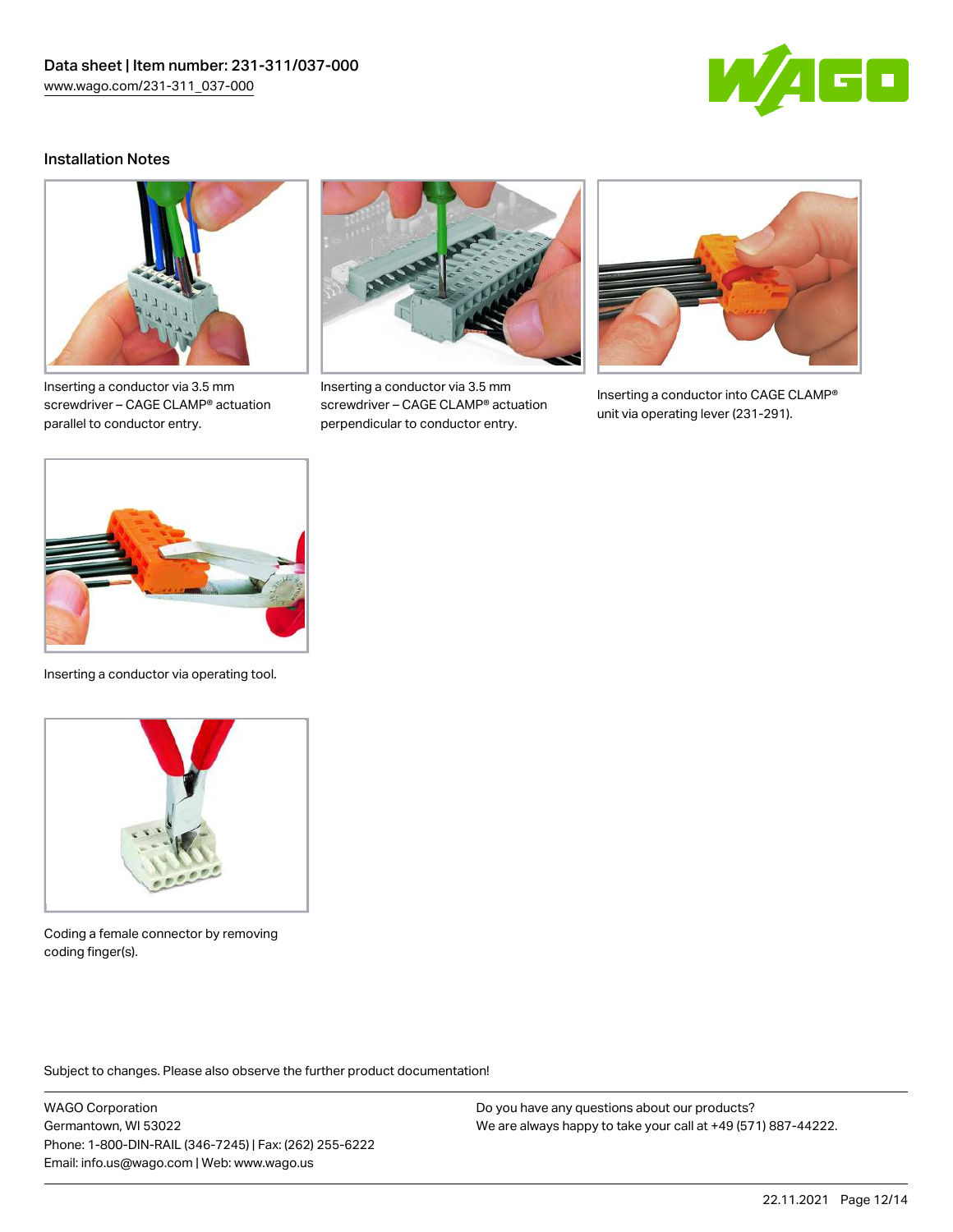



Testing – female connector with CAGE CLAMP®

Integrated test ports for testing perpendicular to conductor entry via 2 or 2.3 mm Ø test plug

Installation



Male connector with strain relief plate



Strain relief housing shown with a male connector equipped with CAGE CLAMP®

Marking

Subject to changes. Please also observe the further product documentation!

WAGO Corporation Germantown, WI 53022 Phone: 1-800-DIN-RAIL (346-7245) | Fax: (262) 255-6222 Email: info.us@wago.com | Web: www.wago.us